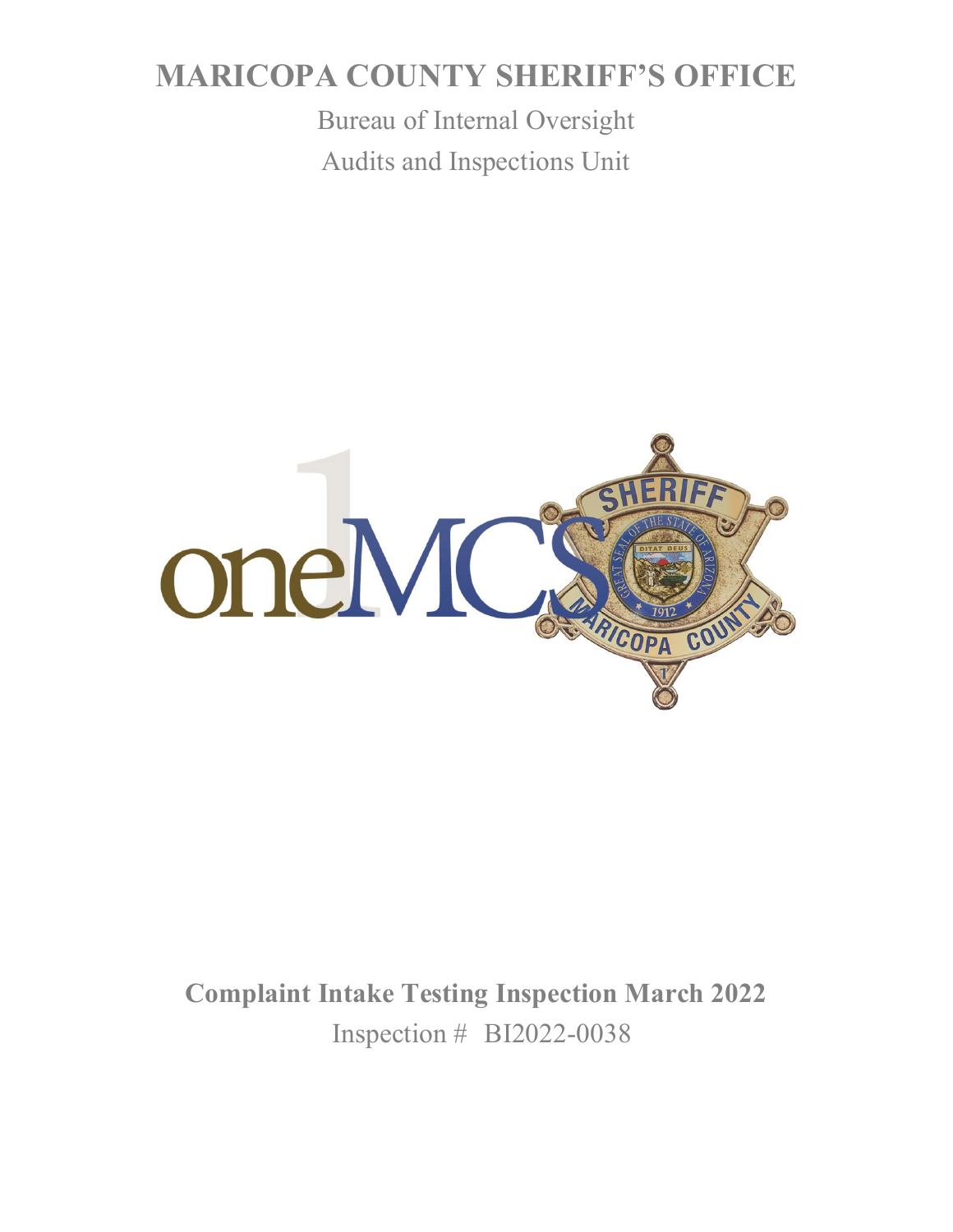The Bureau of Internal Oversight's (BIO) Audits and Inspections Unit (AIU) conducts Complaint Intake Test inspections on a monthly basis. The purpose of this inspection is to determine employee compliance with Office Policies GH-2, *Internal Investigations* and GI-1, *Radio and Enforcement Communications Procedures* as they relate to the civilian complaint intake process. To ensure consistent inspections, the *Complaint Intake Testing Matrix* developed by the AIU is utilized.

To achieve this, the AIU will conduct monthly inspections of the complaint intake tests completed by an outside vendor selected by the MCSO for this purpose. This vendor is responsible for having testers file fictitious complaints either in person at MCSO facilities, by telephone, by mail, by e-mail or by using MCSO's website to determine if MCSO employees process the intake of complaints in accordance with MCSO policy.

The vendor has been issued open Purchase Orders for Fiscal Year ending June 30<sup>th</sup> which allows for random and targeted tests to allow MCSO to assess the complaint intake process. The vendor determines the number of tests it will conduct and when and how it will conduct these tests. Additionally, the vendor has submitted testing methodologies and testing paperwork which has been approved by the AIU. These methodologies include the requirement to audio and video record all in-person tests and audio record all telephone tests. The testing vendor will adhere to these methodologies when conducting complaint intake testing for the Office.

# **Compliance Objectives:**

- Are employees providing civilians with appropriate and accurate information about the complaint process?
- Are employees promptly notifying the Professional Standards Bureau (PSB) upon the receipt of a complaint?
- Are employees providing the PSB with accurate and complete information?
- Are employees attempting to discourage, interfere with, or delay civilians from registering a complaint?

# **Criteria:**

MCSO Policy GH-2, *Internal Investigations*

MCSO Policy GI-1, *Radio and Enforcement Communications Procedures*

# **Conditions:**

AIU began conducting the inspection of Complaint Intake Testing in January 2019 for tests performed during the month of December 2018. The following charts illustrate rolling 12-month histories of compliance with Office Policy. "N/A" indicates a particular type of testing was not performed during that month.

There were two Complaint Intake Tests conducted during the month of March 2022; both were in-person tests. AIU inspected both complaint intake tests. These tests are discussed in further detail under the applicable report sub-sections below.

# **In-Person Testing**

There were two In-Person Complaint Intake Tests conducted during the month of March 2022.

**1. TEST #:** 81

# **DISTRICT/DIVISION:** District 2

**TEST SCENARIO:** Tester posed as a Hispanic female who observed a deputy driving slowly while allegedly having difficulty maintaining his lane.

**ACTIONS TAKEN:** The tester went to the District 2 office to file a complaint. A deputy came out to the lobby and indicated that an on-duty supervisor was not immediately available; he gave the tester the name and phone number of the supervisor who was on duty at that time. In addition, the deputy gave the tester a *Comment and Complaint*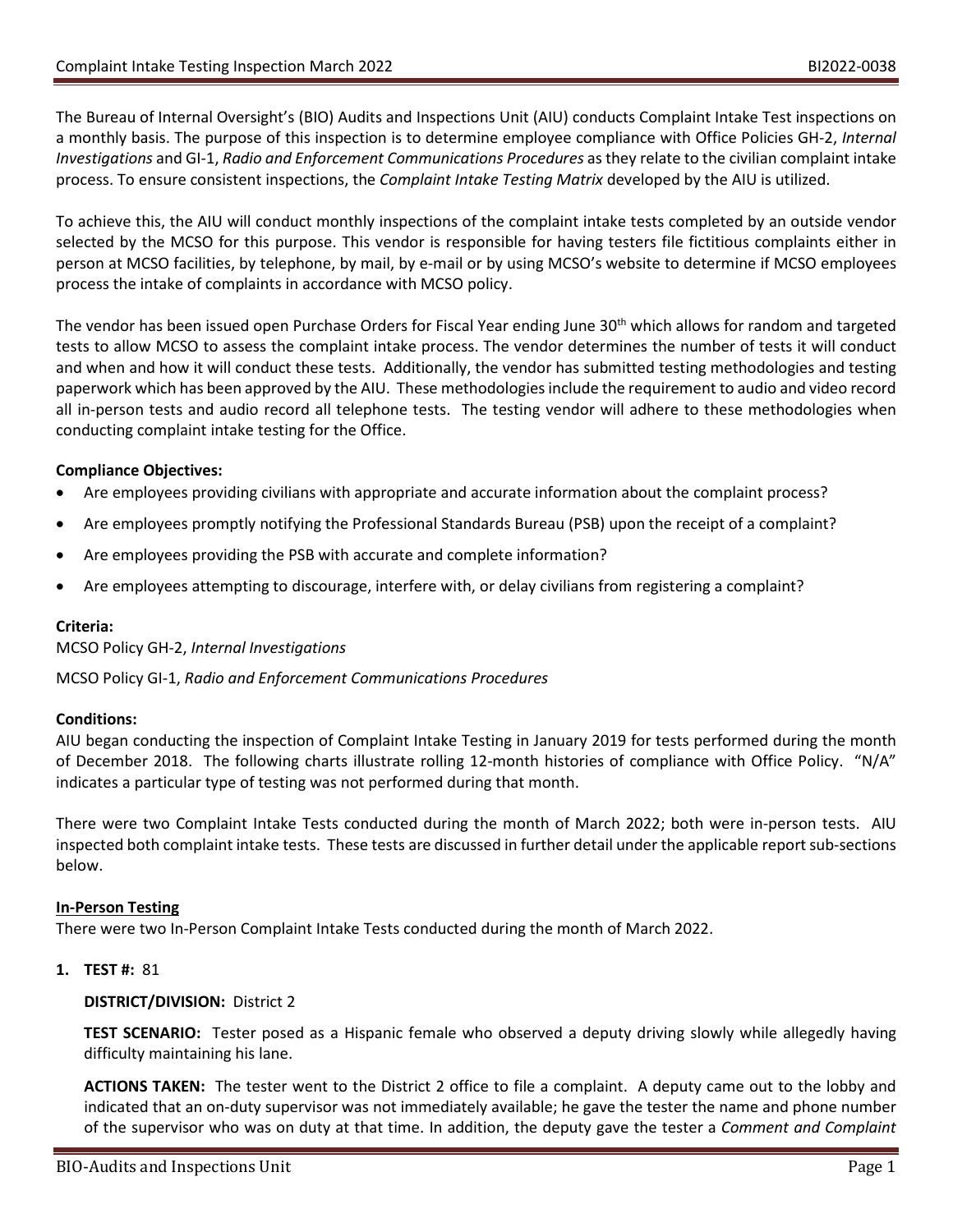*Form* to fill out and submit. When the tester asked if someone other than the on-duty supervisor could take her complaint, the deputy told her that only an on-duty supervisor can take a complaint and that there wasn't one in the building at that time. However, Office Policy GH-2 *Internal Investigations* states, in pertinent part, the following:

2.B.1.a.(1) Complaints received at the division by phone or in person shall be referred to the on-duty supervisor … *If this is not practical, the receiving employee shall obtain pertinent information about the complaint* [emphasis added] and have a supervisor make contact with the complainant as soon as possible.

The emphasized procedure listed above required by Policy GH-2 was not done.

The tester then left but came back 10 minutes later and said she would wait for the on-duty sergeant. Another sergeant was available at that time and came out to take the complaint and audio and video recorded the interview. Then, the sergeant explained the process and informed the tester that the matter would be investigated.

Six days later with still no word from PSB, the tester realized that her voicemail had not been functioning and called PSB to see if someone had tried to call her. During this call, she received an IA number and the contact information for the assigned investigator. The test was considered complete at this point.

**RESULTS:** Even though one deficiency was noted for the deputy, the test was completed successfully by the sergeant.

**TESTER COMMENTS:** "*[The sergeant] was friendly, professional, and asked clarifying questions regarding the description of the deputy and situation*."

**BIO FOLLOW UP:** BIO followed up with District 2 through the BIO Action Form process to address the Policy GH-2 requirement that was not met.

#### **2. TEST #:** 82

**DISTRICT/DIVISION:** District 3

**TEST SCENARIO:** Tester posed as a Hispanic female who observed an interaction between a deputy and a woman with several small children. When the woman had difficulty controlling her children while exiting a restaurant, the deputy allegedly did not attempt to assist and made rude and disparaging comments to the woman.

**ACTIONS TAKEN:** The tester went to the District 3 office to file a complaint and waited in the lobby for an on-duty sergeant. Two sergeants came out to the lobby and audio and video recorded the interview. Then, they explained the process and informed the tester that the matter would be investigated.

Four days later, a PSB investigator left a voicemail following up with the tester. The tester received a phone call from PSB the following day providing her with an IA number and the contact information for the assigned investigator.

**RESULTS:** No deficiencies were noted.

**TESTER COMMENTS:** *"Overall, this experience was handled very professionally and respectfully. The only issue that made me a little nervous was that I was talking to two men instead of just one Sargent."*

#### **BIO FOLLOW UP:** None required.

It was determined that MCSO employee compliance with applicable Office Policy GH-2, *Internal Investigations* was 100%, as illustrated by the table below: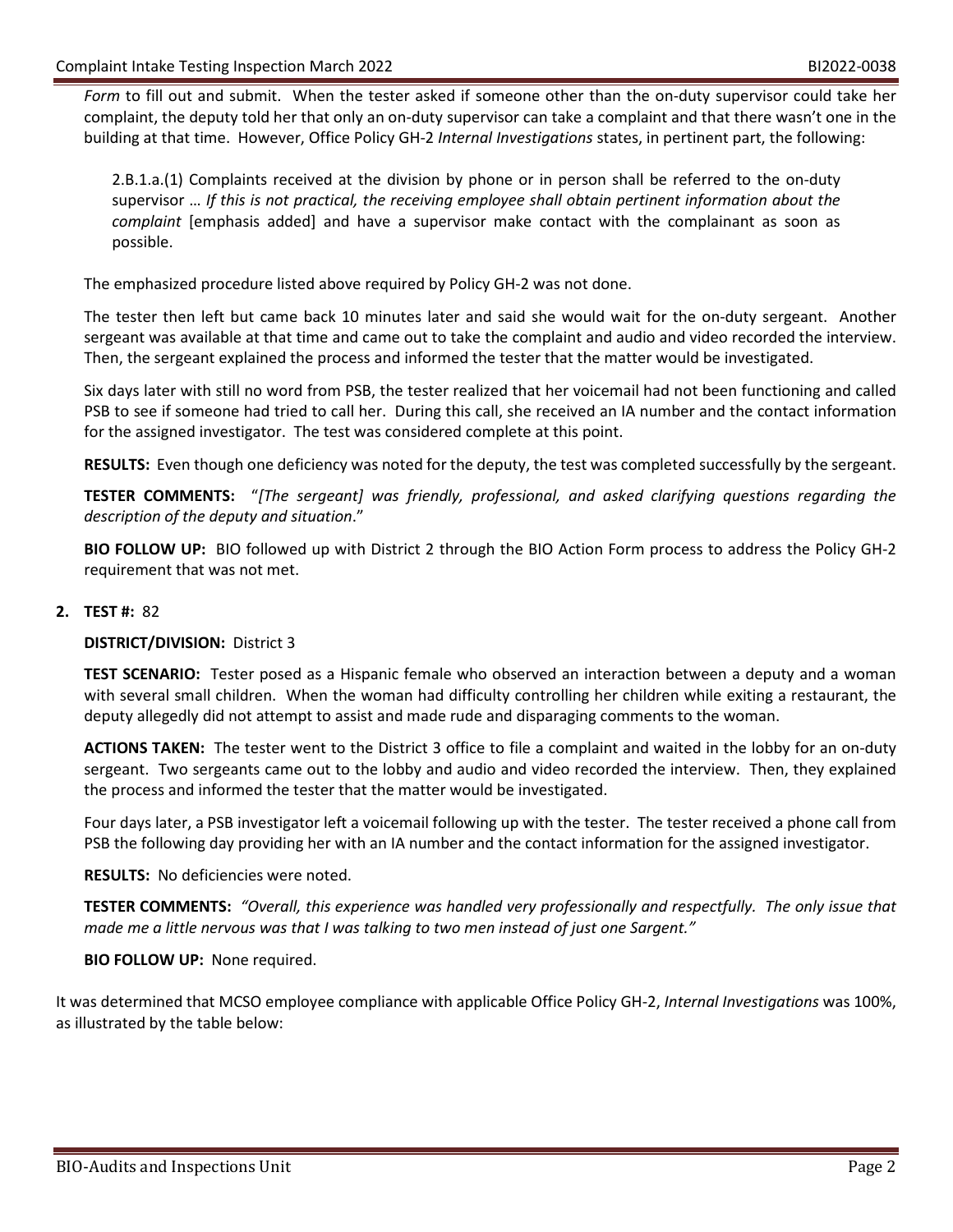| <b>Inspection Element</b>                                                                                                                                                                                             | Not In<br>Compliance | In<br><b>Compliance</b> | <b>Total</b>   | Compliance<br>Rate |
|-----------------------------------------------------------------------------------------------------------------------------------------------------------------------------------------------------------------------|----------------------|-------------------------|----------------|--------------------|
| Determine if the complaint was accepted.                                                                                                                                                                              | 0                    | 2                       | 2              | 100%               |
| Determine if the complaint was taken in a courteous manner.                                                                                                                                                           | 0                    | $\overline{2}$          | 2              | 100%               |
| If the complainant did not speak, read, or write in English, or<br>was deaf or hard of hearing, determine if the complaint was<br>accepted.                                                                           | N/A                  | N/A                     | N/A            | N/A                |
| Determine if the complaint was referred to the on-duty<br>supervisor.                                                                                                                                                 | 0                    | $\overline{2}$          | $\overline{2}$ | 100%               |
| If a supervisor was not available, verify that the employee<br>obtained pertinent information and had a supervisor make<br>contact with the complainant as soon as possible.                                          | N/A                  | N/A                     | N/A            | N/A                |
| Determine if original recordings and documents were attached<br>to BlueTeam or sent via interoffice mail to PSB.                                                                                                      | 0                    | $\overline{2}$          | $\overline{2}$ | 100%               |
| Verify that complaint was entered into BlueTeam or IAPro.                                                                                                                                                             | 0                    | $\overline{2}$          | 2              | 100%               |
| Determine if the employee attempted to discourage, interfere<br>or delay complaint.                                                                                                                                   | 0                    | $\overline{2}$          | $\overline{2}$ | 100%               |
| If alleged conduct is of a criminal nature, determine that the<br>chain of command was notified, who then notified PSB.                                                                                               | N/A                  | N/A                     | N/A            | N/A                |
| Verify that the complaint was audio and/or video recorded.                                                                                                                                                            | 0                    | $\overline{2}$          | $\overline{2}$ | 100%               |
| Determine if the following minimum amount of information<br>was obtained:                                                                                                                                             |                      |                         |                |                    |
| Complainant's name<br>Complainant's contact information<br>Location of the complaint occurrence<br>Report number and deputy name, if known                                                                            | 0                    | 2                       | 2              | 100%               |
| Determine if verbal or written acknowledgement was provided<br>that the complaint was received, documented, forwarded for<br>investigation and that complainant would be contacted by a<br>department representative. | 0                    | 2                       | 2              | 100%               |
| Determine if the complaint was immediately forwarded to PSB.                                                                                                                                                          | 0                    | $\overline{2}$          | $\overline{2}$ | 100%               |
| Determine if the complaint notification was sent within 7 days<br>including IA# and investigator name and contact number.                                                                                             | 0                    | $\mathbf{2}^{\prime}$   | 2              | 100%               |
| Determine if the employee reported accurate information in<br>the complaint.                                                                                                                                          | 0                    | 2                       | 2              | 100%               |
| <b>Overall compliance for In-Person testing</b>                                                                                                                                                                       | $\bf{0}$             | 24                      | 24             | 100%               |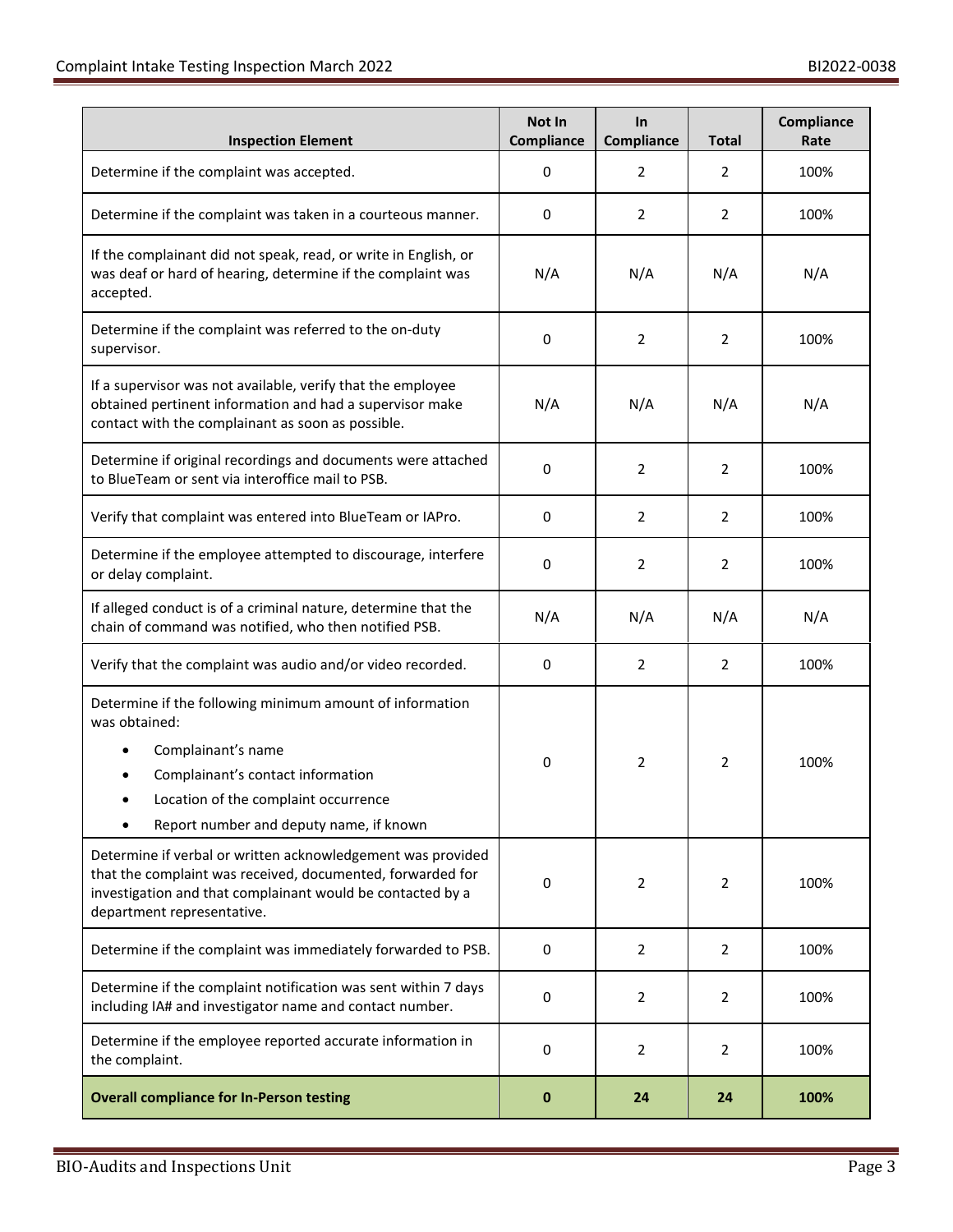

Below is a rolling 12-month historical comparison of compliance for In-Person tests:

#### **Testing by U.S. Mail**

There were no Complaint Intake Tests conducted by U.S. Mail during the month of March 2022.

Below is a rolling 12-month historical comparison of compliance for tests conducted by U.S. Mail:



#### **Testing by Telephone**

There were no Complaint Intake Tests conducted by Telephone during the month of March 2022.

Below is a rolling 12-month historical comparison of compliance for tests conducted by Telephone: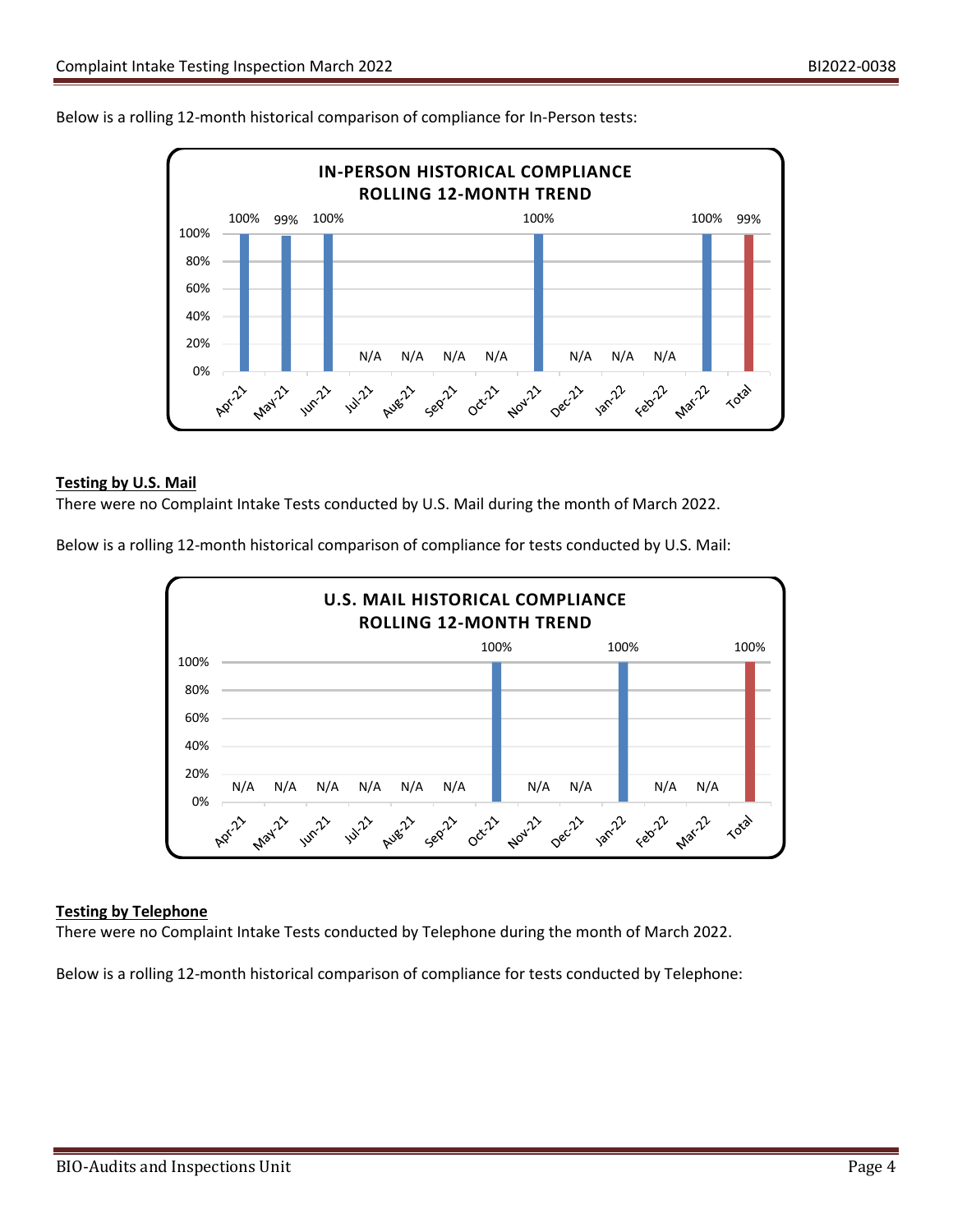

# **Testing by Telephone via Communications Division**

There were no Complaint Intake Tests conducted by Telephone via the Communications Division for the month of March 2022.

Below is a rolling 12-month historical comparison of compliance for tests conducted by Telephone via the Communications Division:



# **Testing by E-Mail**

There were no Complaint Intake Tests conducted by E-mail during the month of March 2022.

Below is a rolling 12-month historical comparison of compliance for tests conducted by E-mail: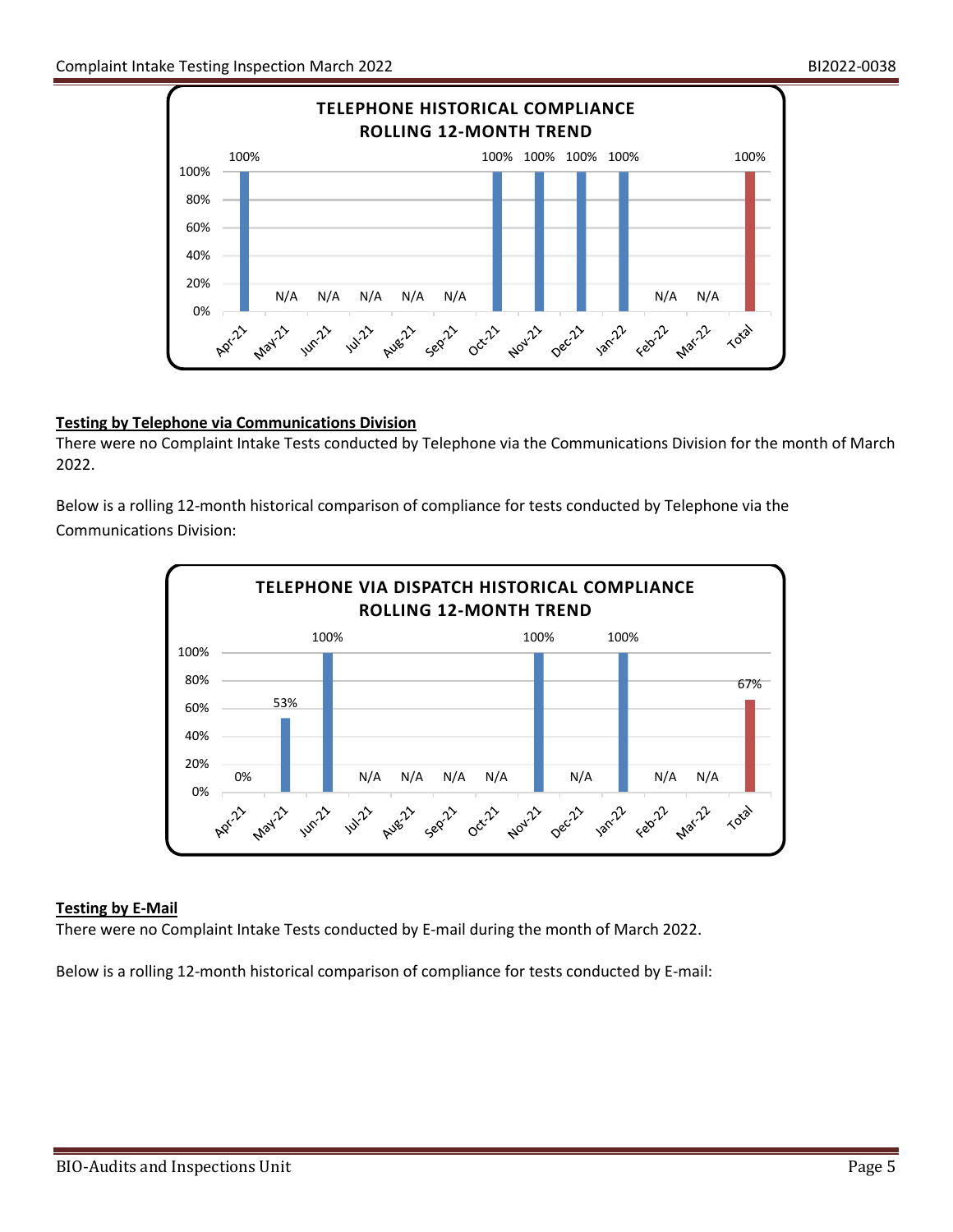

# **Testing Online via MCSO's Website**

There were no Complaint Intake Tests conducted online during the month of March 2022 using the Office's website.

Below is a rolling 12-month historical comparison of compliance for filing a complaint Online:



# **Overall Compliance for March 2022:**

| <b>Compliance Rate by Method of Testing</b><br><b>March 2022</b>         | Compliance<br>Rate |
|--------------------------------------------------------------------------|--------------------|
| Tests conducted In Person                                                | 100%               |
| Tests conducted by U.S. Mail                                             | N/A                |
| Tests conducted by Telephone                                             | N/A                |
| Tests conducted via Dispatch                                             | N/A                |
| Tests conducted via E-mail                                               | N/A                |
| Tests conducted by filing a complaint Online                             | N/A                |
| Overall Compliance for all Complaint Intake Tests Inspected - March 2022 | 100%               |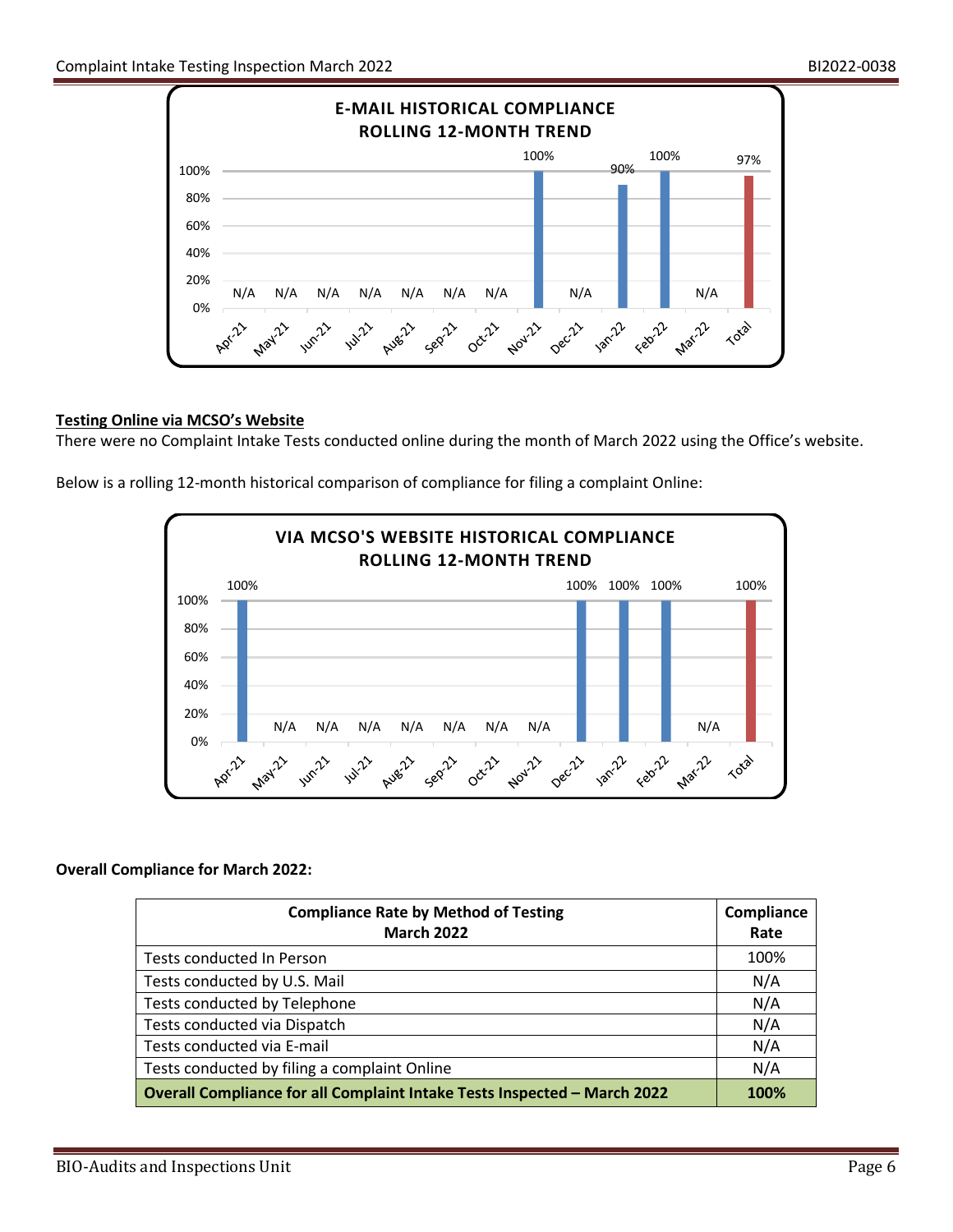Below is a chart illustrating compliance rate by type of test conducted for the month of March 2022 as compared with the corresponding year-to-date compliance rate:



# **History of Overall Compliance:**

Below is a rolling 12-month historical comparison of compliance for all Complaint Intake Testing: